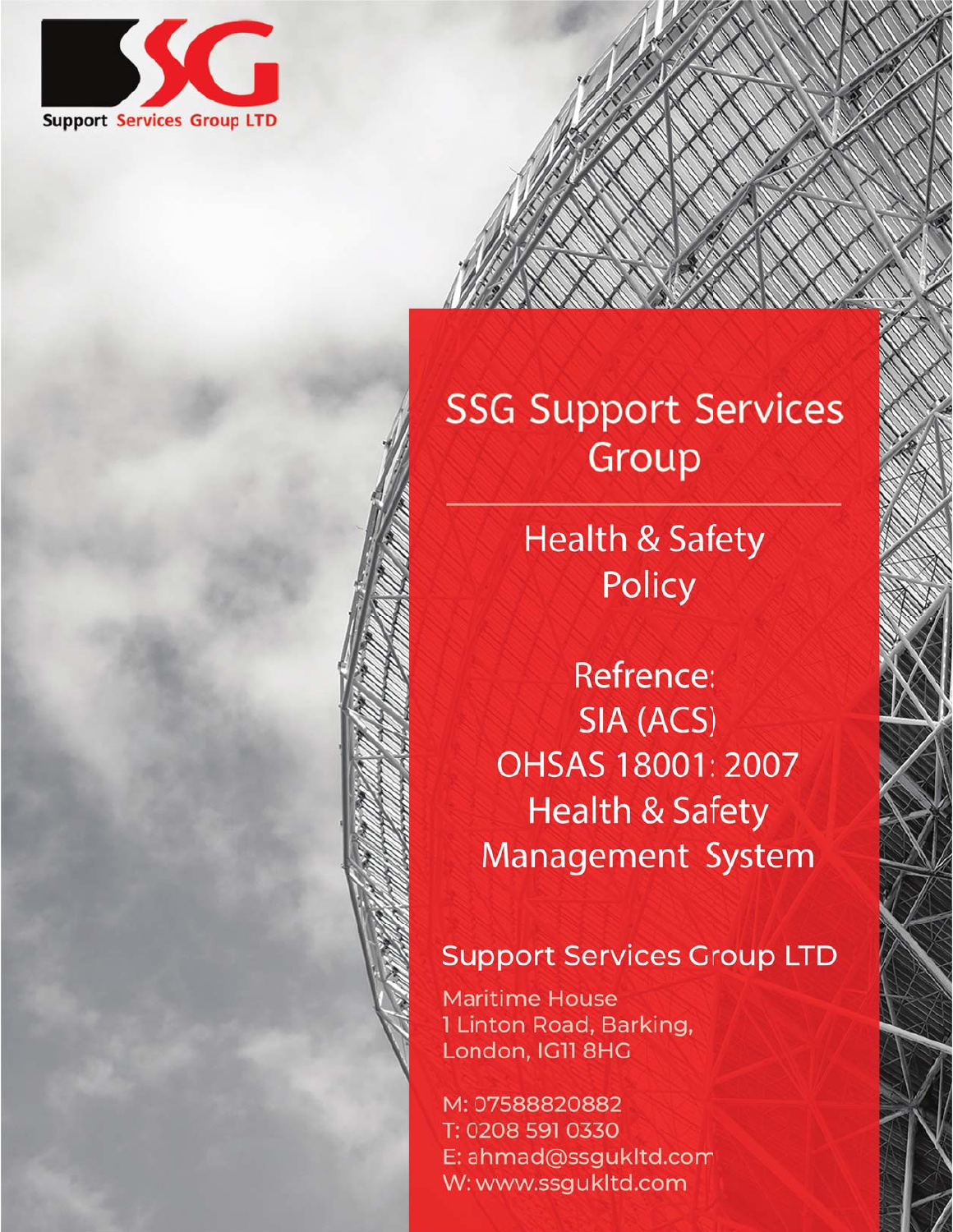

## *Health & Safety Policy - Statement of Intent*

*OF*

## *SSG – SUPPORT SERVICES GROUP LIMITED*

SSG Security Support Services Group Ltd. Seek excellence in every aspect of its business and is committed to ensuring the firm complies with its legal duty under the Health & Safety at Work Act 1974. The company recognises and accepts its statutory responsibility as an employer to provide, in so far *as is reasonably practical, a safe and healthy work environment for all employees, visitors, and contract employees.*

Our statement of general policy is: -

- *to provide adequate control of the health and safety risks arising from our work activities;*
- *Provide sufficient resources to enable the implementation of this policy;*
- *to consult with our employees on matters affecting their health and safety*
- *to provide and maintain safe plant and equipment;*
- *to ensure safe handling and use of substances;*
- *to provide information, instruction and supervision for employees;*
- *to ensure all employees are competent to do their tasks and to give them adequate training;*
- *to prevent accidents and cases of work-related ill health;*
- *to maintain safe and healthy working conditions; and*
- *to review and revise this policy as necessary at regular intervals*
- *Ensuring Risk Assessments are undertaken to identify hazards and to implement the necessary corrective measures to remove or minimise the risk to individuals.*
- *Providing employees with the necessary information, instruction, training and supervision, to enable them to carry out their duties competently*